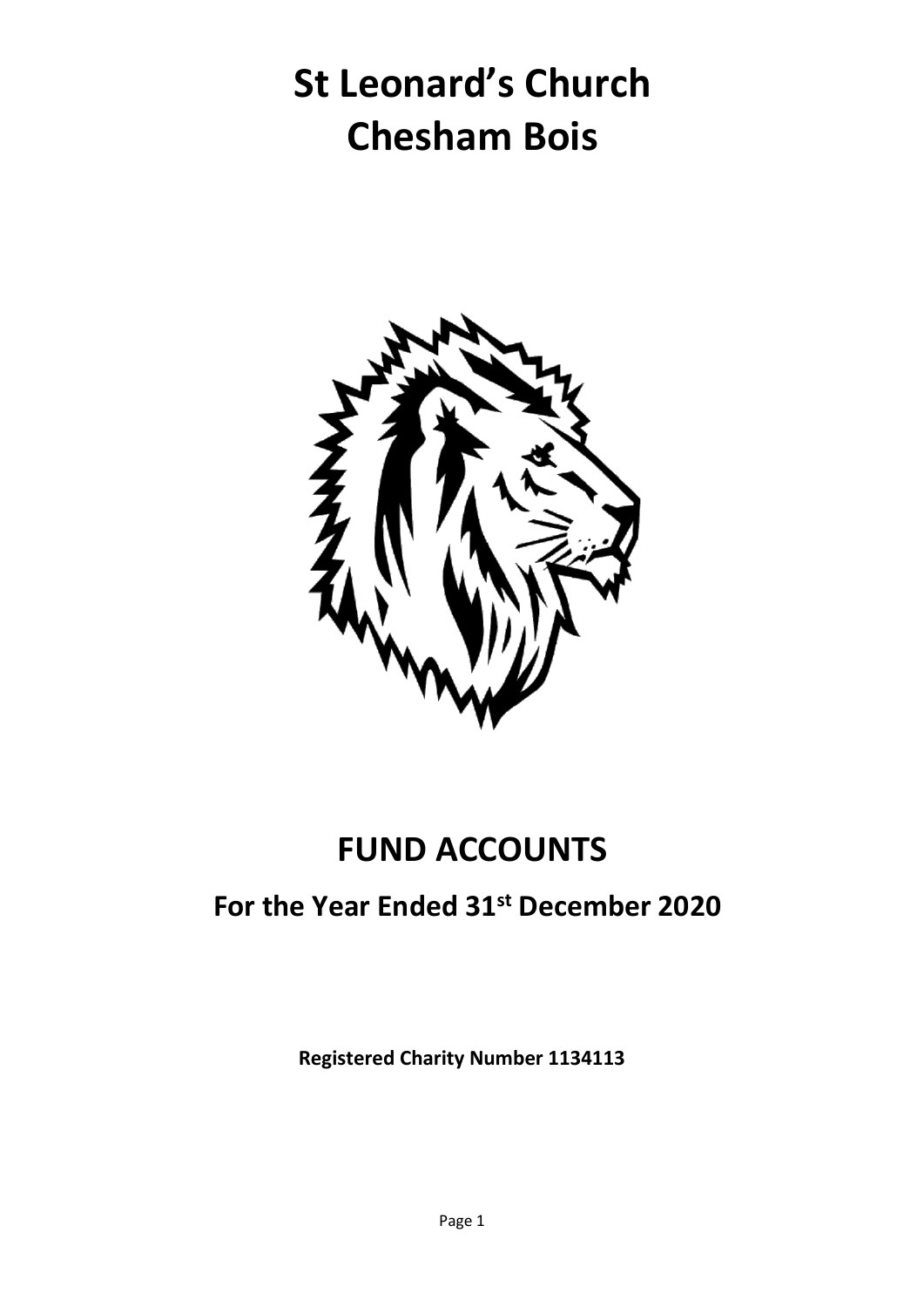#### **CONTENTS**

**PAGES**

| <b>GENERAL FUNDS - with 2021 Budget</b>           | $4 - 5$ |
|---------------------------------------------------|---------|
| <b>MISSION FUND</b>                               | 6       |
| <b>PARISH CENTRE FUND</b>                         |         |
| <b>PARISH CENTRE REDEVELOPMENT FUND (PROJECT)</b> | 8       |
| PARISH CENTRE REDEVELOPMENT FUND (BUILD)          | 9       |
| <b>MARYLAND FUND</b>                              | 10      |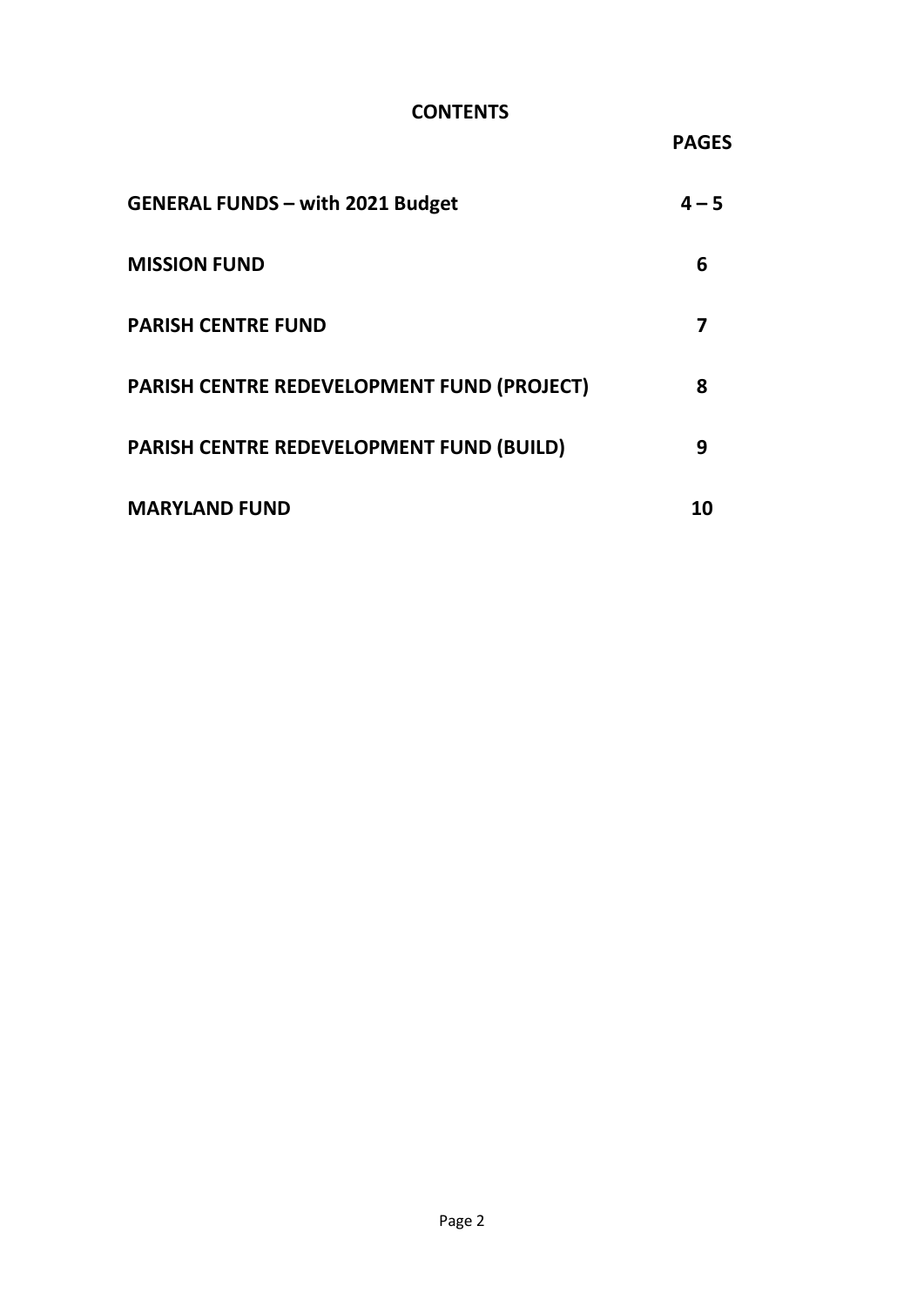#### **GENERAL FUNDS**

|                                                  | Actual<br>2020       | Actual<br>2019        | <b>Budget</b><br>2021 |
|--------------------------------------------------|----------------------|-----------------------|-----------------------|
|                                                  | £                    | £                     | £                     |
| <b>Income</b><br><b>Bankers Orders</b>           | 199,123.19           | 203,069.00            | 202,000.00            |
| Envelopes                                        | 6,240.00             | 7,908.00              | 2,400.00              |
| Collections<br>Irregular and One-off gifts       | 848.36<br>17,150.50  | 4,948.11<br>83,847.16 | 20,000.00             |
| Tax Recoverable - Gift Aid                       | 35,800.47            | 45,874.73             | 36,000.00             |
| Wedding & Funeral Fees<br><b>Property Rent</b>   | 1,158.00<br>7,200.00 | 2,223.00<br>1,200.00  |                       |
| <b>Bank Account Interest</b><br><b>Bookstall</b> | 1,185.57<br>88.63    | 998.49<br>577.29      |                       |
| Legacies                                         |                      | 38,953.83             |                       |
| Donations<br>Sundry Income                       | 750.00<br>295.00     | 139.02<br>128.05      |                       |
|                                                  |                      |                       |                       |
| <b>Total Income</b>                              | 269,839.72           | 389,866.68            | 260,400.00            |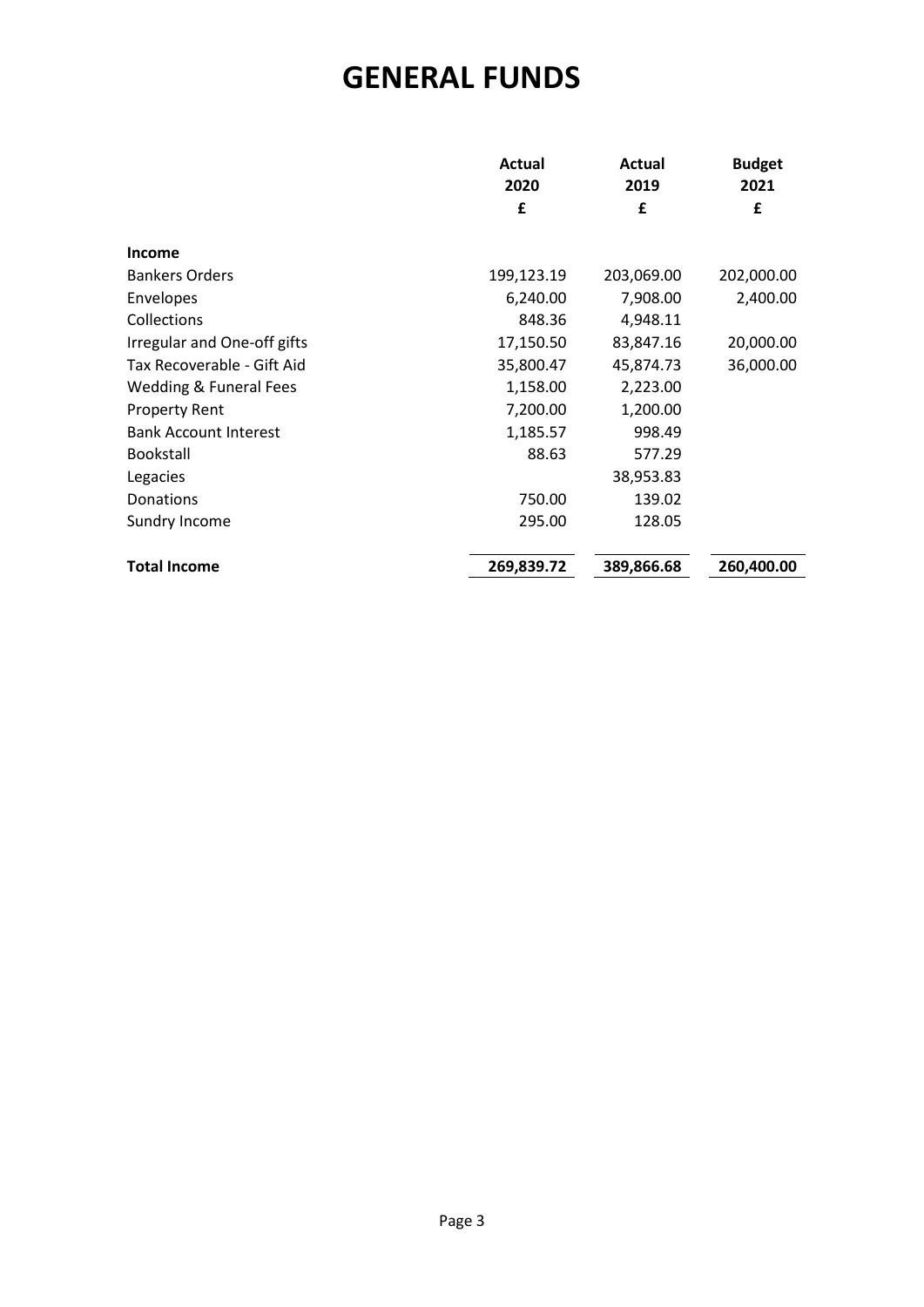#### **GENERAL FUNDS**

|                                          | <b>Actual</b><br>2020 | <b>Actual</b><br>2019 | <b>Budget</b><br>2021 |
|------------------------------------------|-----------------------|-----------------------|-----------------------|
|                                          | £                     | £                     | £                     |
|                                          |                       |                       |                       |
| <b>Expenditure</b>                       |                       |                       |                       |
| Parish Share                             | 84,630.17             | 82,658.13             | 84,139.00             |
| Salaries                                 | 97,917.97             | 95,561.20             | 84,364.00             |
| <b>Staff Training and Costs</b>          | 1,479.48              | 5,496.39              | 1,700.00              |
| Housing                                  | 24,853.98             | 25,934.30             | 17,100.00             |
| Youth and Children's Ministry Costs      | 2,498.03              | 3,826.90              | 4,400.00              |
| <b>Rector Expenses and Housing</b>       | 2,001.29              | 1,729.90              | 2,300.00              |
| Chesham Bois School                      | 681.23                | 628.44                | 750.00                |
| Baptisms, Weddings and Funerals          | 1,253.78              | 1,969.71              | 70.00                 |
| Alpha and Outreach                       |                       | 87.36                 | 150.00                |
| <b>Church Utilities and Maintenance</b>  | 12,960.80             | 7,389.63              | 9,175.00              |
| Beacon/External - Rent and Equipment     | 7,126.71              | 16,902.01             | 16,350.00             |
| <b>Hospitality for Services</b>          | 26.50                 | 450.92                | 150.00                |
| Rector's Discretionary Fund              | 110.00                |                       | 500.00                |
| Wine, Music, Speakers fees               | 387.97                | 604.43                | 630.00                |
| Lay Training                             | 348.59                | 1,617.78              | 750.00                |
| Office Phones, Photocopier and Equipment | 4,263.26              | 3,935.96              | 2,670.00              |
| Office Other                             | 3,762.74              | 979.45                | 1,800.00              |
| <b>Bank Charges</b>                      | 780.73                | 690.39                | 800.00                |
| Insurance                                | 4,544.49              | 4,447.80              | 4,600.00              |
| Independent Examination Fee              | 800.00                | 800.00                | 800.00                |
| Bookstall                                | 358.11                | 728.21                |                       |
| <b>Community Support Gifts</b>           | 4,500.00              |                       |                       |
| Other                                    | 3,247.38              | 6,844.26              | 4,210.00              |
| <b>Mission Transfers</b>                 | 24,523.18             | 29,961.97             | 26,040.00             |
| Parish Weekend                           | 480.96                |                       |                       |
| <b>Total Expenditure</b>                 | 283,537.35            | 293,245.14            | 263,448.00            |
| Surplus/Loss                             | $-13,697.63$          | 96,621.54             | $-3,048.00$           |
|                                          |                       |                       |                       |
| <b>Transfers</b>                         |                       |                       |                       |
| To PC Redevelopment (Project)            | 26,708.30             | 20,000.00             |                       |
| To PC Redevelopment (Build)              |                       | 50,000.00             |                       |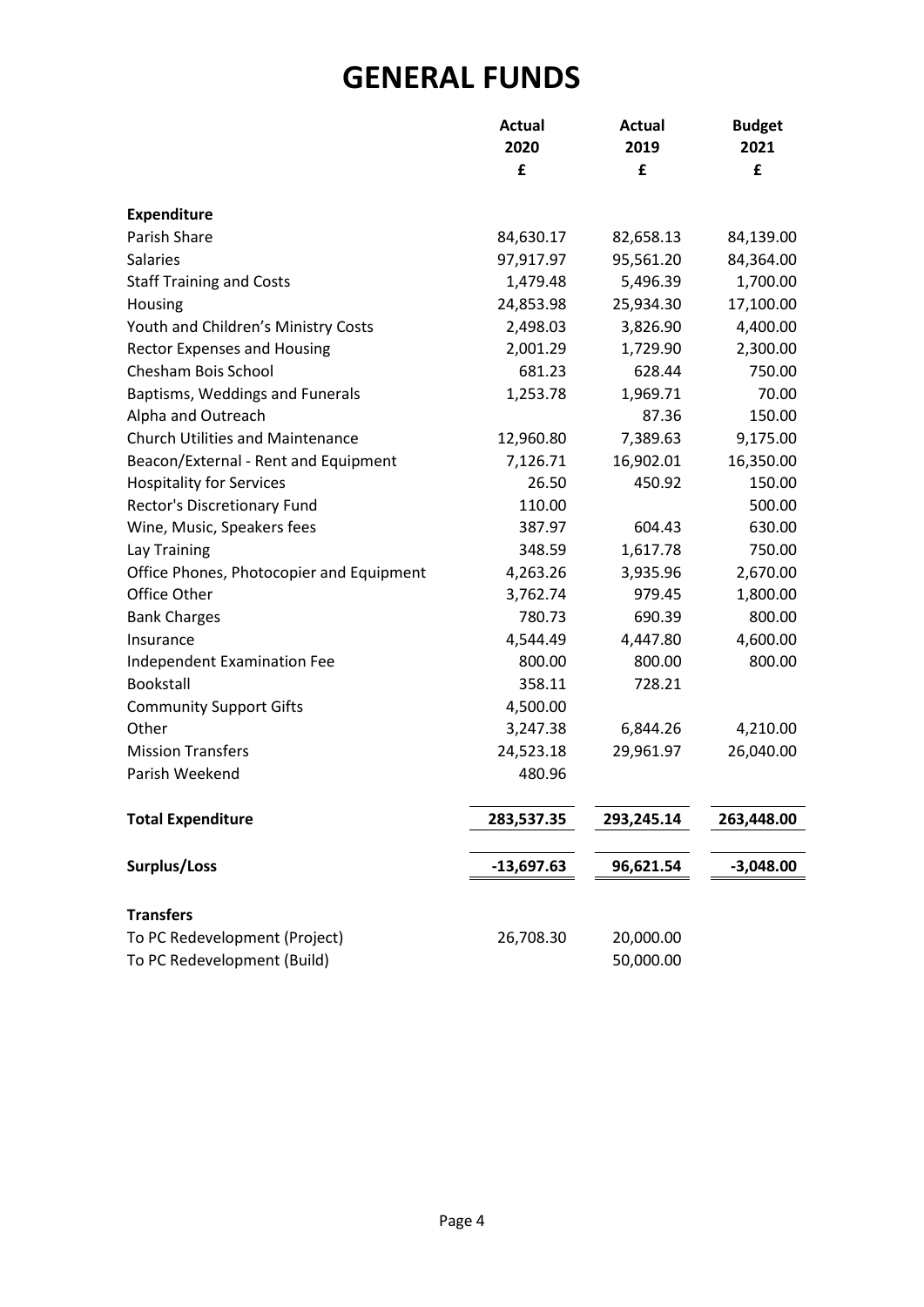#### **MISSION FUND**

|                                           | 2020<br>£ | 2019<br>£ |
|-------------------------------------------|-----------|-----------|
| <b>Opening Balance</b>                    | 9.94      | 6,229.47  |
| Income                                    |           |           |
| Tithe of Giving and Gift Aid              | 24,801.43 | 30,720.47 |
|                                           | 24,811.37 | 36,949.94 |
| <b>Expenditure</b>                        |           |           |
| <b>Frontiers Partner 1</b>                | 3,480.00  | 3,480.00  |
| <b>Frontiers Partner 2</b>                | 6,000.00  | 6,000.00  |
| Church Missionary Society - Steve Poulson | 3,000.00  | 3,000.00  |
| Church Missionary Society - T & V Clare   | 3,000.00  | 1,000.00  |
| Tree of Life/Portals                      | 3,000.00  | 3,000.00  |
| Lunch Bowl Network                        | 3,000.00  | 3,000.00  |
| Oak Church                                | 3,000.00  | 6,000.00  |
| Gifts to Individuals                      | 300.00    | 3,160.00  |
| Church Missionary Society - Alf Cooper    |           | 4,500.00  |
| <b>Tear Fund</b>                          |           | 500.00    |
| Matana Diocese                            |           | 2,500.00  |
| Christian Aid                             |           | 500.00    |
| Agape Alive                               |           | 300.00    |
|                                           | 24,780.00 | 36,940.00 |
| <b>Fund Balance</b>                       | 31.37     | 9.94      |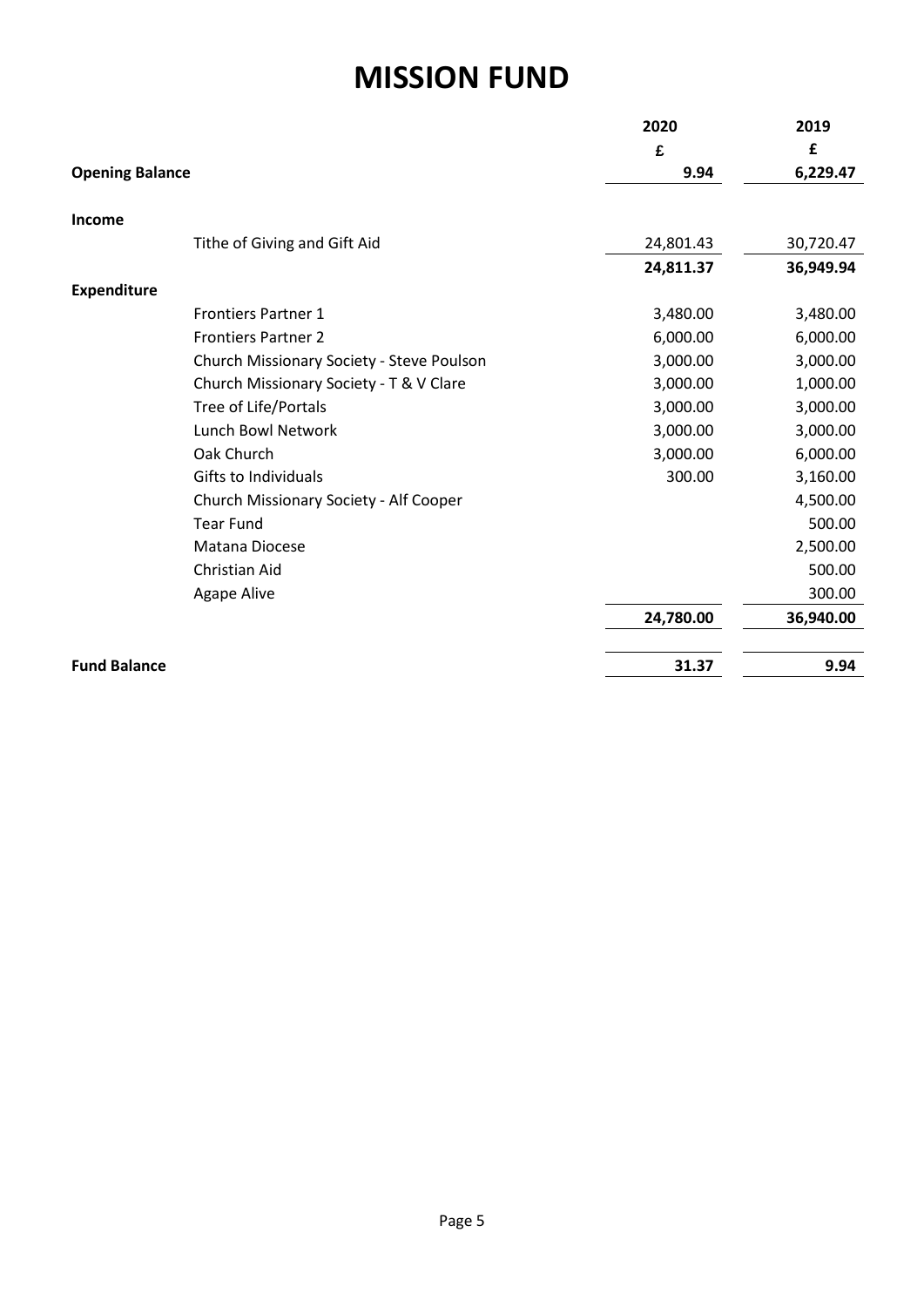#### **PARISH CENTRE FUND**

|                    |                                        | 2020        | 2019      |
|--------------------|----------------------------------------|-------------|-----------|
|                    |                                        | £           | £         |
| <b>Income</b>      |                                        |             |           |
|                    | Hall Rental - Taylor-Hill Dance School | 2,808.10    | 12,974.60 |
|                    | Hall Rental - Maryland                 | 6,012.00    | 6,840.00  |
|                    | Hall Rental - Chesham Bois WI          | 264.60      | 485.10    |
|                    | Hall Rental - Others                   | 255.00      | 850.00    |
|                    | <b>Office Rent - CBPC</b>              | 400.00      | 400.00    |
|                    | <b>Electricity - CBPC</b>              | 770.86      | 769.27    |
|                    | Utilities refund                       | 777.13      |           |
|                    | Payphone                               |             | 5.40      |
|                    |                                        | 11,287.69   | 22,324.37 |
| <b>Expenditure</b> |                                        |             |           |
|                    | Caretaker                              | 4,481.84    | 4,300.44  |
|                    | <b>Utilities</b>                       | 4,691.59    | 5,976.43  |
|                    | <b>Waste Collection (Biffa)</b>        | 1,892.51    | 1,682.92  |
|                    | Pest Control                           | 480.00      | 480.00    |
|                    | PHS - Domestic Supplies                |             | 1,223.52  |
|                    | Cleaning                               | 483.60      |           |
|                    | Personnel Hygiene                      | 798.04      |           |
|                    | <b>TV Licence</b>                      | 157.50      | 154.50    |
|                    | PRS PPL (Music)                        | 343.52      | 807.84    |
|                    | Telephone                              | 234.72      | 206.77    |
|                    | Maintenance:                           |             |           |
|                    | Grounds                                | 2,416.00    | 1,540.40  |
|                    | Electrical                             | 1,584.82    | 647.10    |
|                    | <b>Building</b>                        | 1,359.00    | 1,028.00  |
|                    | Drainage                               | 522.00      | 288.00    |
|                    | <b>Fire Services</b>                   |             | 510.67    |
|                    | Miscellaneous                          | 139.13      | 398.51    |
|                    |                                        | 19,584.27   | 19,245.10 |
| Surplus/Loss       |                                        | $-8,296.58$ | 3,079.27  |
|                    |                                        |             |           |
| <b>Transfers</b>   | To PC Redevelopment (Project)          | 5,000.00    |           |
|                    | To PC Redevelopment (Build)            |             | 31,000.00 |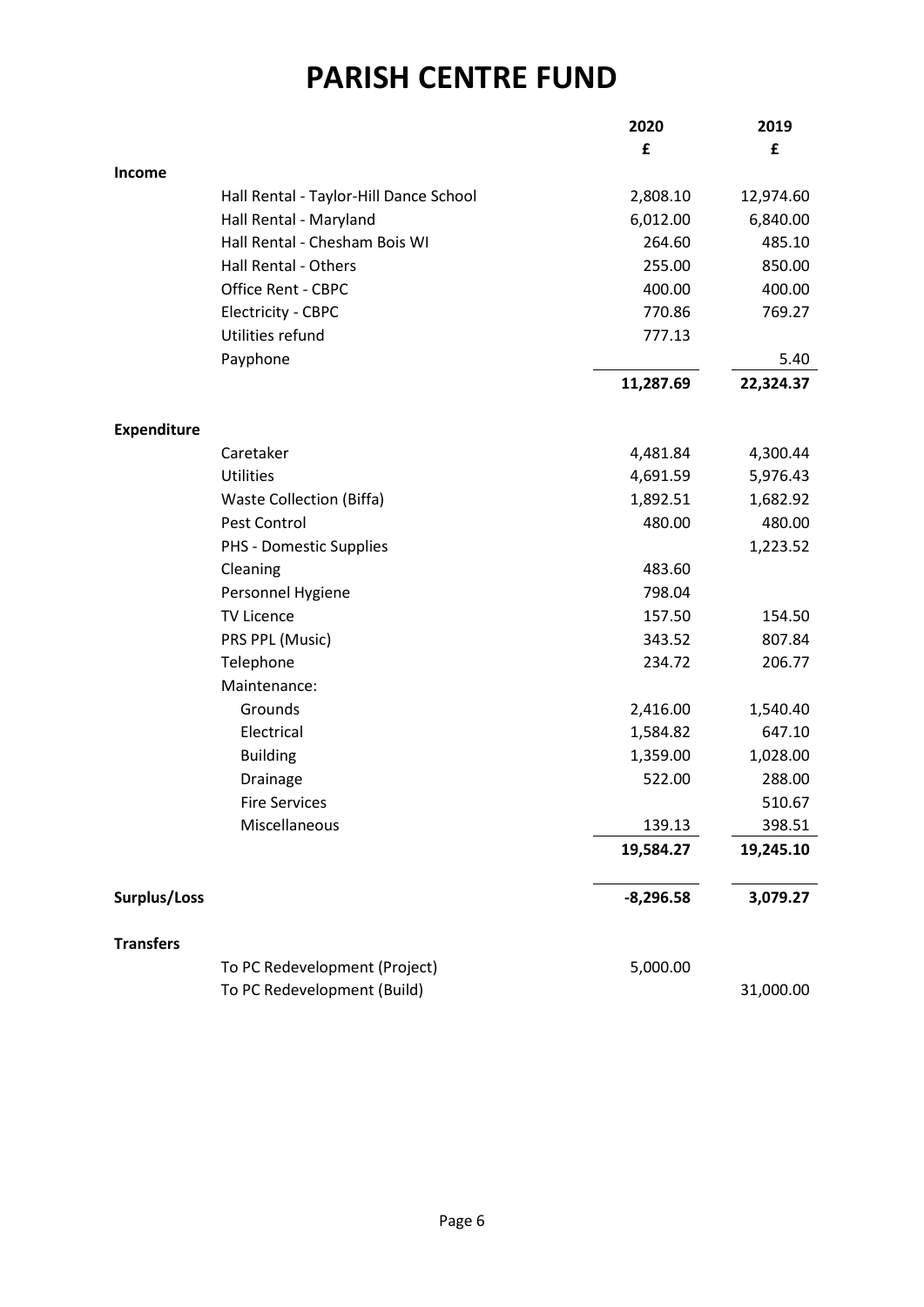#### **PARISH CENTRE REDEVLOPMENT FUNDS**

### **(PROJECT)**

|                        |                                                   | 2020      | 2019       |
|------------------------|---------------------------------------------------|-----------|------------|
|                        |                                                   | £         | £          |
| <b>Opening Balance</b> |                                                   | 16,802.08 | 113,314.54 |
| Income                 |                                                   |           |            |
|                        | Gifts                                             | 6,000.00  | 330.00     |
|                        | Gift Aid                                          | 0.00      | 107.10     |
|                        | In Memoriam                                       | 0.00      | 500.02     |
|                        |                                                   | 6,000.00  | 937.12     |
| <b>Expenditure</b>     |                                                   |           |            |
|                        | <b>Specialist Consultants</b>                     | 24,173.16 | 36,941.32  |
|                        | <b>Planning Consultants</b>                       | 5,685.60  | 7,387.80   |
|                        | Project Management                                | 5,046.00  | 30,350.40  |
|                        | Architect                                         | 10,140.00 | 42,480.00  |
|                        | Other                                             | 9,323.80  | 290.06     |
|                        |                                                   | 54,368.56 | 117,449.58 |
| <b>Transfers</b>       |                                                   |           |            |
|                        | Transfer from PCC Parish Centre Fund              | 5,000.00  |            |
|                        | Transfer from General Reserve for Future Activity | 26,708.30 |            |
|                        | <b>Transfer from General</b>                      |           | 20,000.00  |
|                        |                                                   | 31,708.30 | 20,000.00  |
|                        |                                                   |           |            |
| <b>Fund Balance</b>    |                                                   | 141.82    | 16,802.08  |
|                        |                                                   |           |            |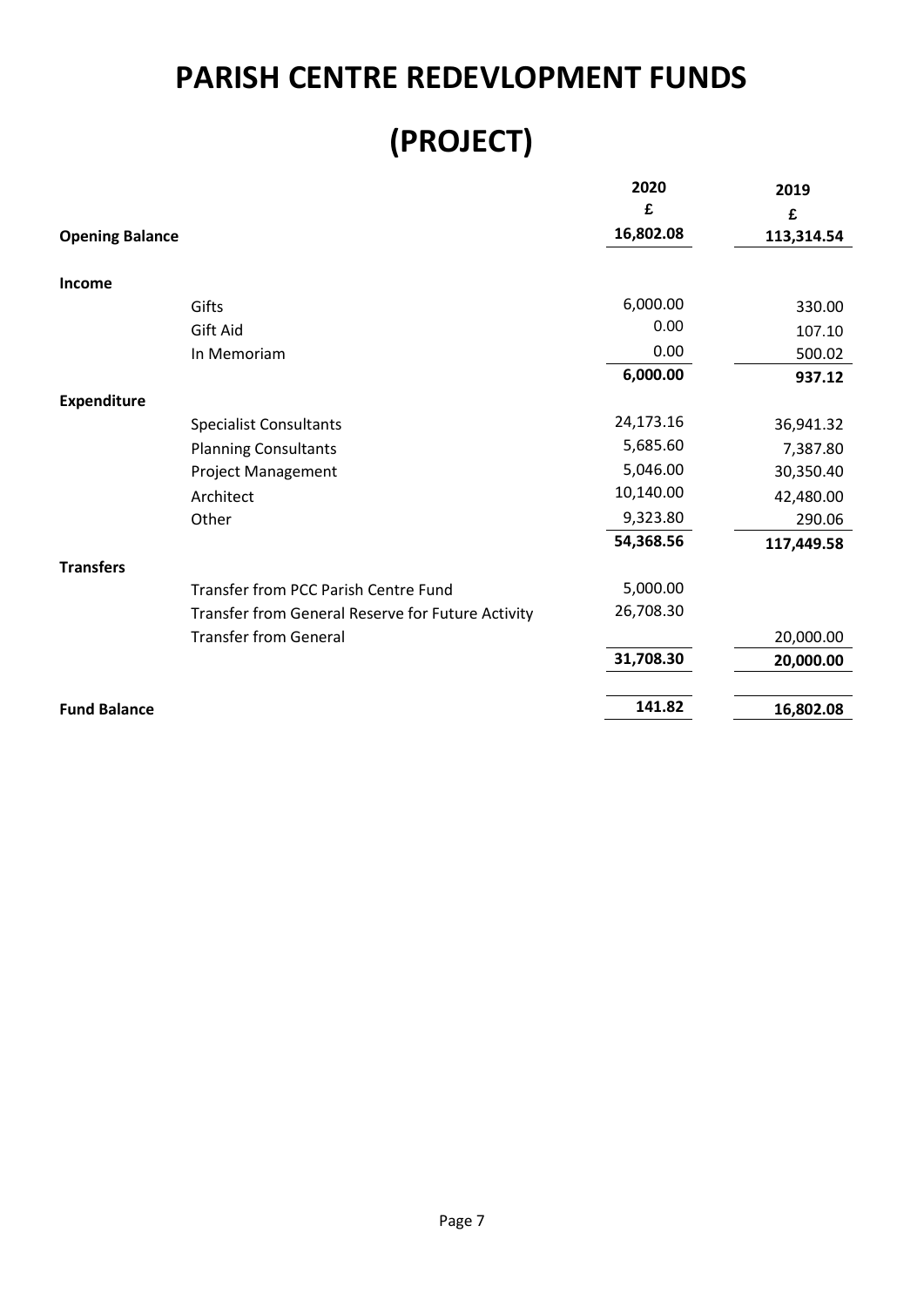# **PARISH CENTRE REDEVLOPMENT FUNDS (BUILD)**

|                                                               | 2020     | 2019       |
|---------------------------------------------------------------|----------|------------|
|                                                               | £        | £          |
| <b>Opening Balance</b>                                        | 3,490.00 | 0.00       |
| Income                                                        |          |            |
| Gifts                                                         |          | 24,440.00  |
| Gift Aid                                                      |          | 5,550.00   |
|                                                               | 0.00     | 29,990.00  |
| <b>Expenditure</b>                                            |          |            |
| Seed tithe to Tree of Life                                    |          | 107,500.00 |
|                                                               | 0.00     | 107,500.00 |
| <b>Transfers</b>                                              |          |            |
| Transfer From General Fund (Designation of Unrestricted Gift) |          | 50,000.00  |
| Transfer from PCC Parish Centre Fund                          |          | 31,000.00  |
|                                                               | 0.00     | 81,000.00  |
| <b>Fund Balance</b>                                           | 3,490.00 | 3,490.00   |